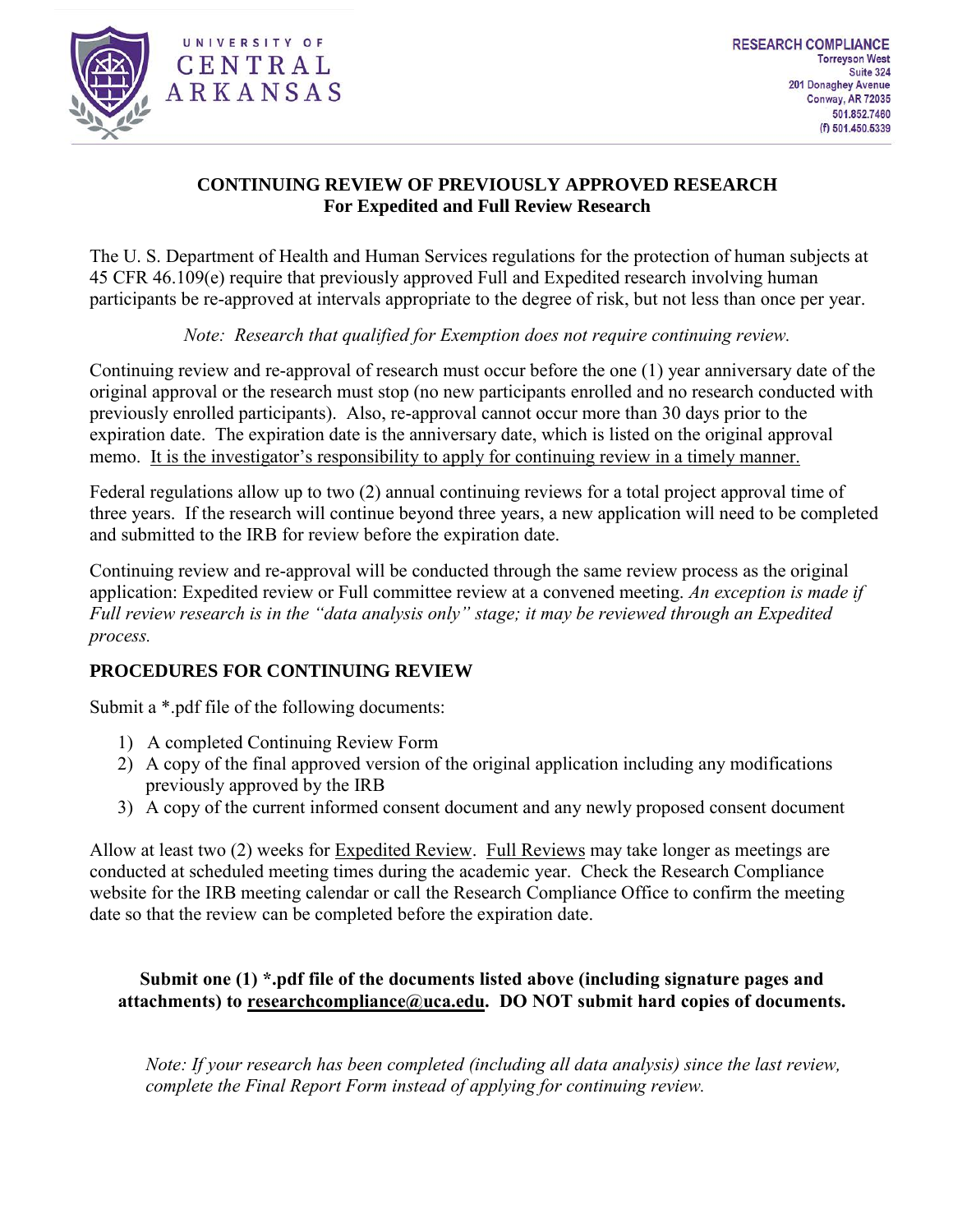

Date Received in Office

### **CONTINUING REVIEW FORM**

For Expedited and Full Review Research

This form may be downloaded at http://www.uc[a.edu/sponsoredprograms/institutionalrevie](http://www.uca.edu/sponsored%20programs/)wboard/

| Project Title:                              |                                                                           |           |      |  |  |  |
|---------------------------------------------|---------------------------------------------------------------------------|-----------|------|--|--|--|
| IRB $#$ :                                   | Investigator Name(s):                                                     |           |      |  |  |  |
| <b>Expiration Date:</b>                     | Original Type of Review:                                                  | Expedited | Full |  |  |  |
| 1) Research Study Status (Check One):       |                                                                           |           |      |  |  |  |
|                                             | Work Not Yet Started (no participants recruited) State Reason:            |           |      |  |  |  |
|                                             | Active Project (participant enrollment and/or involvement continues)      |           |      |  |  |  |
|                                             | Data Analysis Only (there will be NO additional participant contact)      |           |      |  |  |  |
| 2) Participant (and Control) Status Report: |                                                                           |           |      |  |  |  |
| a.                                          | Are participants still being enrolled?                                    | Yes       | No   |  |  |  |
| b.                                          | Number of participants enrolled to date:                                  |           |      |  |  |  |
| c.                                          | Number of participants proposed for coming year:                          |           |      |  |  |  |
| d.                                          | Is the total number of subjects (and controls) different than             | Yes       | No   |  |  |  |
|                                             | in the original approved application?                                     |           |      |  |  |  |
| If YES, please explain.                     |                                                                           |           |      |  |  |  |
|                                             |                                                                           |           |      |  |  |  |
| 3) Supported Financially?                   |                                                                           | Yes       | No   |  |  |  |
| If Yes, Funding Source:                     | (If externally funded, attach a copy of the annual report to the agency.) |           |      |  |  |  |

### **4) Report briefly on the progress of the research to date and/or on the research findings.**